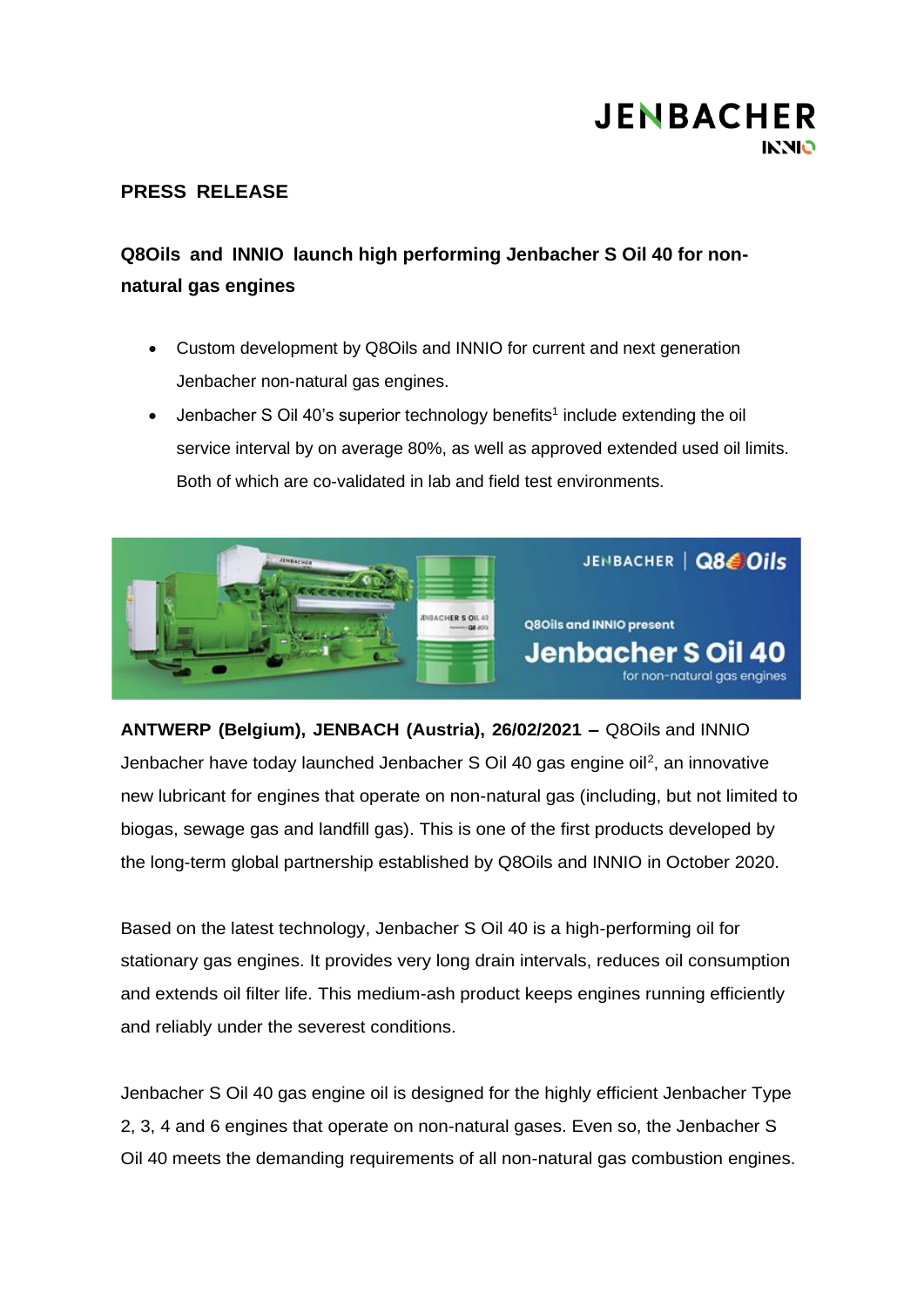

The key benefits of Jenbacher S Oil 40 include:

- extends oil service intervals by an average 80%, resulting in a significant cost savings
- outstanding oxidation stability and acid neutralisation. Exceptional performance in operations using high H2S content gases
- Q8Oils' clean additive technology protects the combustion chamber from excessive deposit formation and provides excellent Total Base Number (TBN) retention



Oil life in INNIO Jenbacher J320 engine running on Non Natural Gas

Operators can control the performance and reliability of the engine using INNIO's myPlant<sup>3</sup> Asset Performance Management (APM). This cloud-based technology uses a centralised user interface to track oil change intervals, oil consumption, operating temperature and oil pressure. Using APM helps to lower operating costs, predict engine events and reduce complexity.

This is supported by QRAS (Q8 Routine Analysis System), developed by Q8Oils to provide a complete oil analysis backed by technical expertise. These analysis help predict oil lifetime and ensure optimal performance and protection of the gas engine.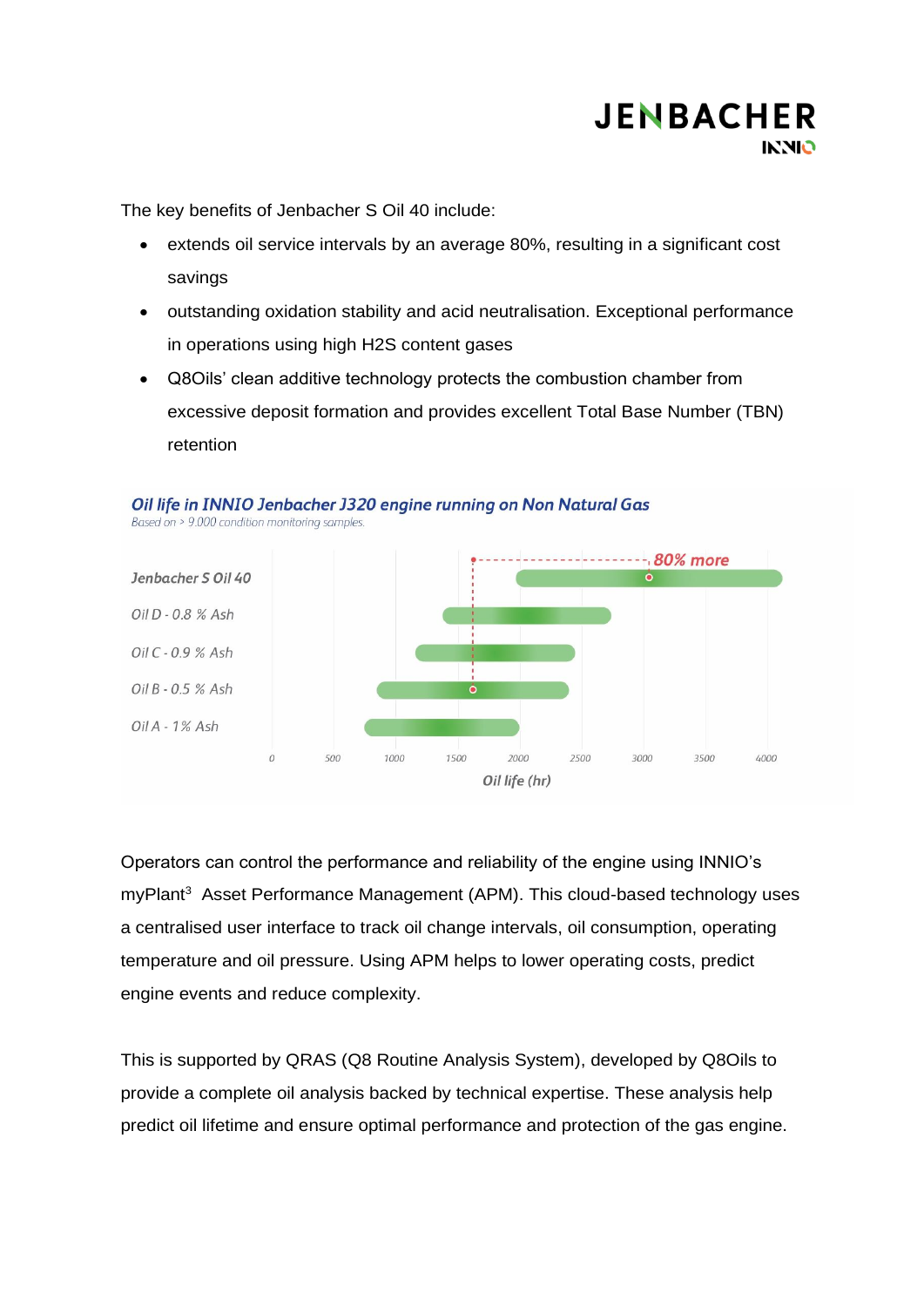#### **Mark Hensen, Q8Oils Customer Development Team Manager Energy,**

**commented**: "Our goal is to provide our customers with a highly reliable lubricant for efficient operations. Close cooperation between engineers and scientists at INNIO Jenbacher and Q8Oils has created a high-quality lubricant which enables us to find specific solutions for our customers."

**Joris van der List, Q8Oils Technology Manager, commented**: "Jenbacher S Oil 40 is the result of years of joint development and shared expertise, both in the laboratory and in field tests. In its development we have focused on core customer requirements, such as cleaner technology and extended oil life, as the prime drivers."

**Andreas Kunz, CTO, INNIO commented**: "Based on a best-in-class co-engineering working relationship, the INNIO Jenbacher and Q8Oils partnership focuses on sustainable solutions that support environmental friendlier solutions, and this has resulted in the successful development of Jenbacher S Oil 40 gas engine oil."

Jenbacher S Oil 40 is available from 1st March 2021. For more information please visit: www.q8oils.com/Jenbacher-S-Oil-40 or www.innio.com/soil40.

#### **About INNIO**

INNIO is a leading solutions provider of gas engines, power equipment, a digital platform and related services for power generation and gas compression at or near the point of use. With its Jenbacher and Waukesha product brands, INNIO pushes beyond the possible and looks boldly toward tomorrow. Its diverse portfolio of reliable, economical and sustainable industrial gas engines generates 200 kW to 10 MW of power for numerous industries globally. It provides life cycle support to more than 53,000 delivered gas engines worldwide. Backed by its service network in more than 100 countries, INNIO connects with you locally for rapid response to yourservice needs.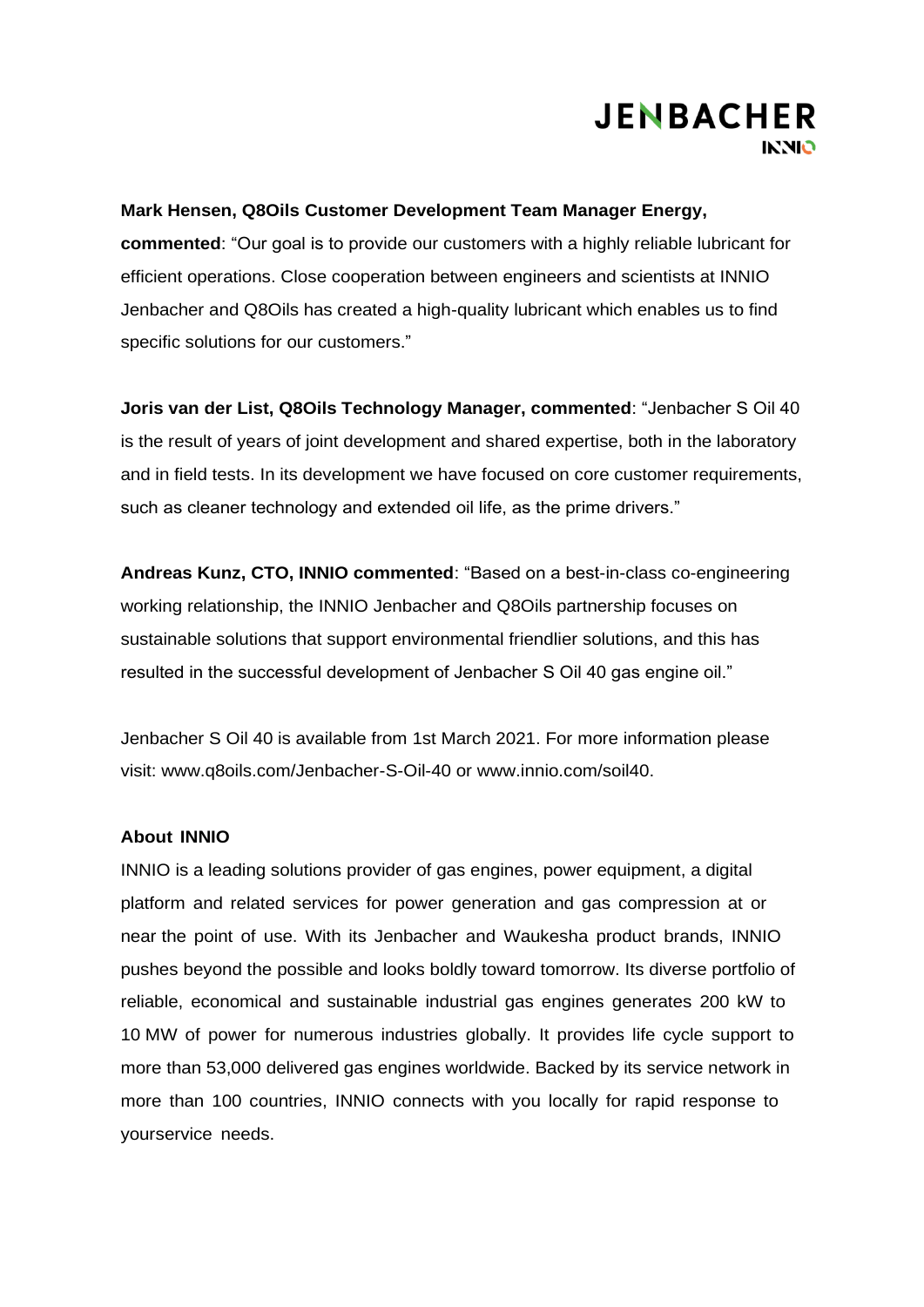Headquartered in Jenbach, Austria, the business also has primary operations in Welland, Ontario, Canada, and Waukesha, Wisconsin, US. For more information,visit the company's website at [www.innio.com.](http://www.innio.com/) Follow INNIO on Twitter and LinkedIn.

#### **About Q8Oils**

Q8Oils is a subsidiary of Kuwait Petroleum Corporation (KPC), which is ranked as one of the world's top ten energy conglomerates. Q8Oils' products, services and solutions are designed to increase the profitability and sustainability of its customers'businesses.

Q8Oils develops, blends and delivers a comprehensive portfolio of more than 1,000 technology enhanced lubricants to suit every application, from the smallest engine tothe largest machine. Based on extensive R&D activities in Q8Oils' European laboratories, it manufactures an extensive range of oils in its own blending plants in Antwerp, Belgium and Castellar Guidobono, Italy.

Its strong focus on the development of gas engine oil solutions results in stateof- the-art products. Unlike most lubricant manufacturers, Q8Oils selects its own additive components for its custom-made gas engine oils. These products, developed entirely in-house, differentiate Q8Oils in terms of technical and operational benefits. Q8Oils' lubricating solutions not only result in cleaner engines,but also limit downtime, reduce maintenance costs and extend engine drain intervals, which results in increased efficiency and lowers operational costs for stationary gas engine users. For more information, visit the company's website at [www.Q8Oils.com.](http://www.q8oils.com/)